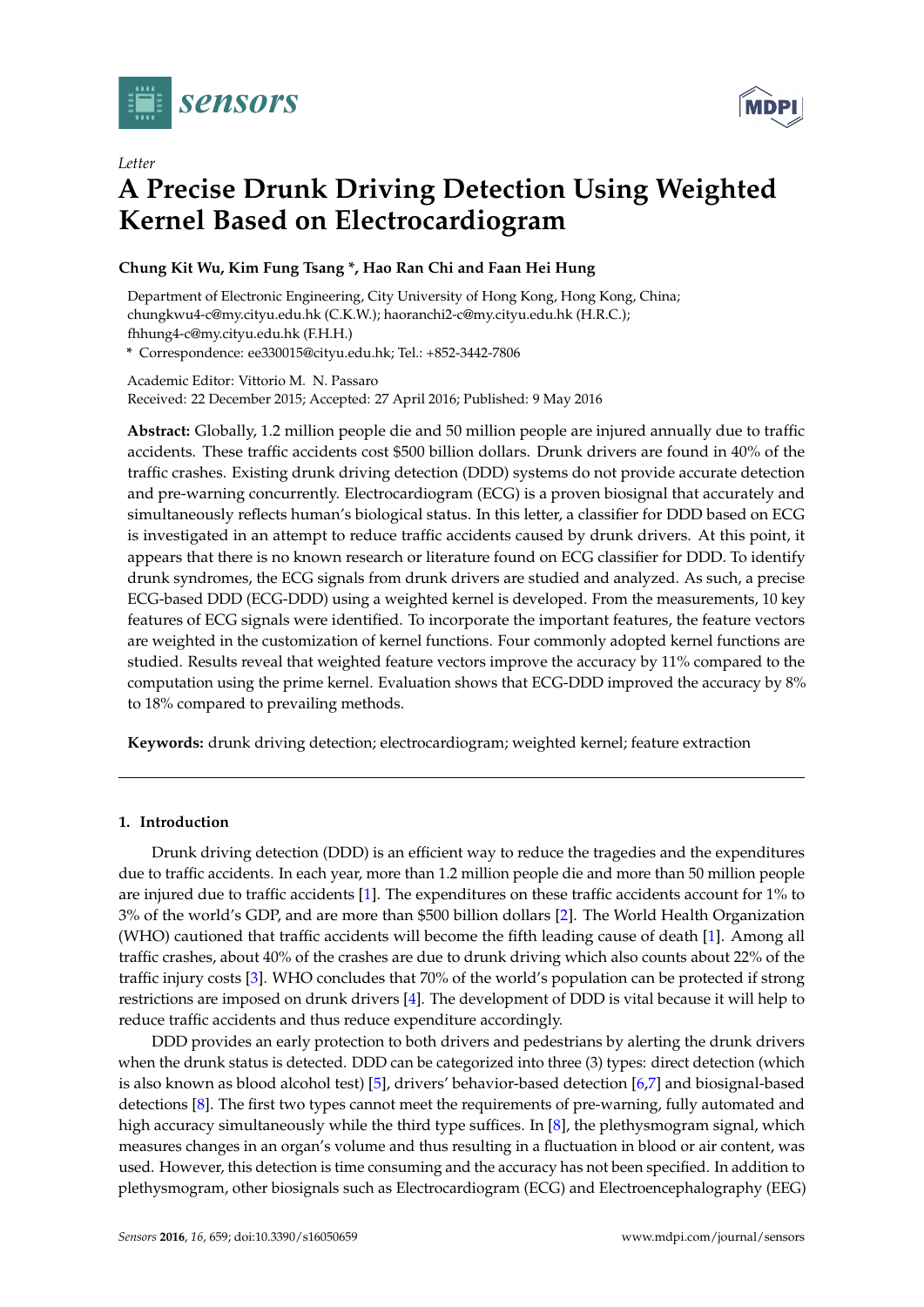may also accurately reflect the human's status. By virtue of the measurement stability character [\[9\]](#page-8-1), it will be shown that the ECG has a higher robustness. Moreover, it will be shown that the ECG signals exhibit more robust stability (>97%) than EEG signals (~85%).

The ECG signal, mainly characterized by  $P$ , Q, R, S, and T wave, is a proven signal to indicate intrinsic human status as it measures the electrical activities of the heart which is closely related to a human's status [\[10\]](#page-8-2). An ECG-based DDD (ECG-DDD) using support vector machine (SVM) is a numan's status [10]. An ECG status DDD (ECG-DDD) and geopper vector machine (SVM) is<br>proposed in this letter. It is pointed out that there is no related work on ECG-DDD and the proposed proposed in this letter. It is pointed out that there is no related work on ECG-DDD and the proposed method is the first of its kind. In the design, two classes, namely normal and drunk, will be classified by an efficient machine learning algorithm, SVM. The ECG datasets of both normal and drunk are collected<br>Classified by an efficient machine learning algorithm, SVM. The ECG datasets of both normal and drunk are collected from the volunteers. After the ECG preprocessing is conducted, 10 indicative features will be extracted from the volunteers. from the datasets. These features include the means and variances of P, R, S waves, R-R intervals, P-wave maximal duration (Pmax) and P-wave dispersion (Pd). In order to improve the accuracy,<br> the feature vectors are then weighted by incorporating the important features before the kernel is customized. The weighted feature vectors are then applied to kernel functions. Four commonly adopted kernels namely linear, quadratic, polynomial and radial basis kernel [\[11,](#page-8-3)[12\]](#page-8-4) are evaluated and analyzed. These four kernel functions are used to design the classifiers individually and the classifier with the highest accuracy will be selected. The result demonstrates that the accuracy of  $\mathrm{ECG\text{-}DDD}$ is improved by  $8\%$  to  $18\%$  compared to prevailing methods. The accuracy, sensitivity and specificity of ECG-DDD are 88%, 88% and 87% respectively. This letter is structured as follows. In Section [2,](#page-1-0) the design of ECG-DDD is ill[us](#page-5-0)trated. The results and evaluations are presented in Section 3 and the conclusion is drawn in Section [4.](#page-7-7) proposed method is the first of its kind. In the design, two classes, namely normal and drunk, will be chosen by

### <span id="page-1-0"></span>**2. Design of ECG-Based DDD (ECG-DDD) 2. Design of ECG-Based DDD (ECG-DDD)**

The classifier development flow of ECG-DDD is illustrated in Figure [1.](#page-1-1) Firstly, two datasets, the The classifier development flow of ECG-DDD is illustrated in Figure 1. Firstly, two datasets, the normal ECG signals and drunk ECG signals are collected from 50 volunteers for the development of normal ECG signals and drunk ECG signals are collected from 50 volunteers for the development of the ECG-DDD classifier. ECG preprocessing is then applied for noise suppression and ECG signal the ECG-DDD classifier. ECG preprocessing is then applied for noise suppression and ECG signal segregation. An ECG signal is segregated into a number of samples and each sample represents the segregation. An ECG signal is segregated into a number of samples and each sample represents the heart activity within one heartbeat. To identify indicative characteristics of "drunk", key features heart activity within one heartbeat. To identify indicative characteristics of "drunk", key features including Pmax, Pd, means and variances of P, R, S waves and R-R intervals are extracted. The key including Pmax, Pd, means and variances of P, R, S waves and R-R intervals are extracted. The key feature developed in this investigation is that the feature vectors will be weighted to incorporate the feature developed in this investigation is that the feature vectors will be weighted to incorporate the important features during the kernel customization. The weighted features are then evaluated and important features during the kernel customization. The weighted features are then evaluated and analyzed in four commonly used kernel functions (linear, quadratic, polynomial and radial basis) for analyzed in four commonly used kernel functions (linear, quadratic, polynomial and radial basis) the development of classifiers. Hence, there are in total eight different kernel-based classifiers. To train the classifiers for performance evaluation, a well-known and convincing 10-fold cross validation is conducted [\[13\]](#page-8-5). The overall accuracy, sensitivity and specificity are evaluated and analyzed at each fold. Finally, the best classifier with the highest accuracy is selected.

<span id="page-1-1"></span>

**Figure 1.** Classifier development flow of electrocardiogram drunk driving detection (ECG-DDD).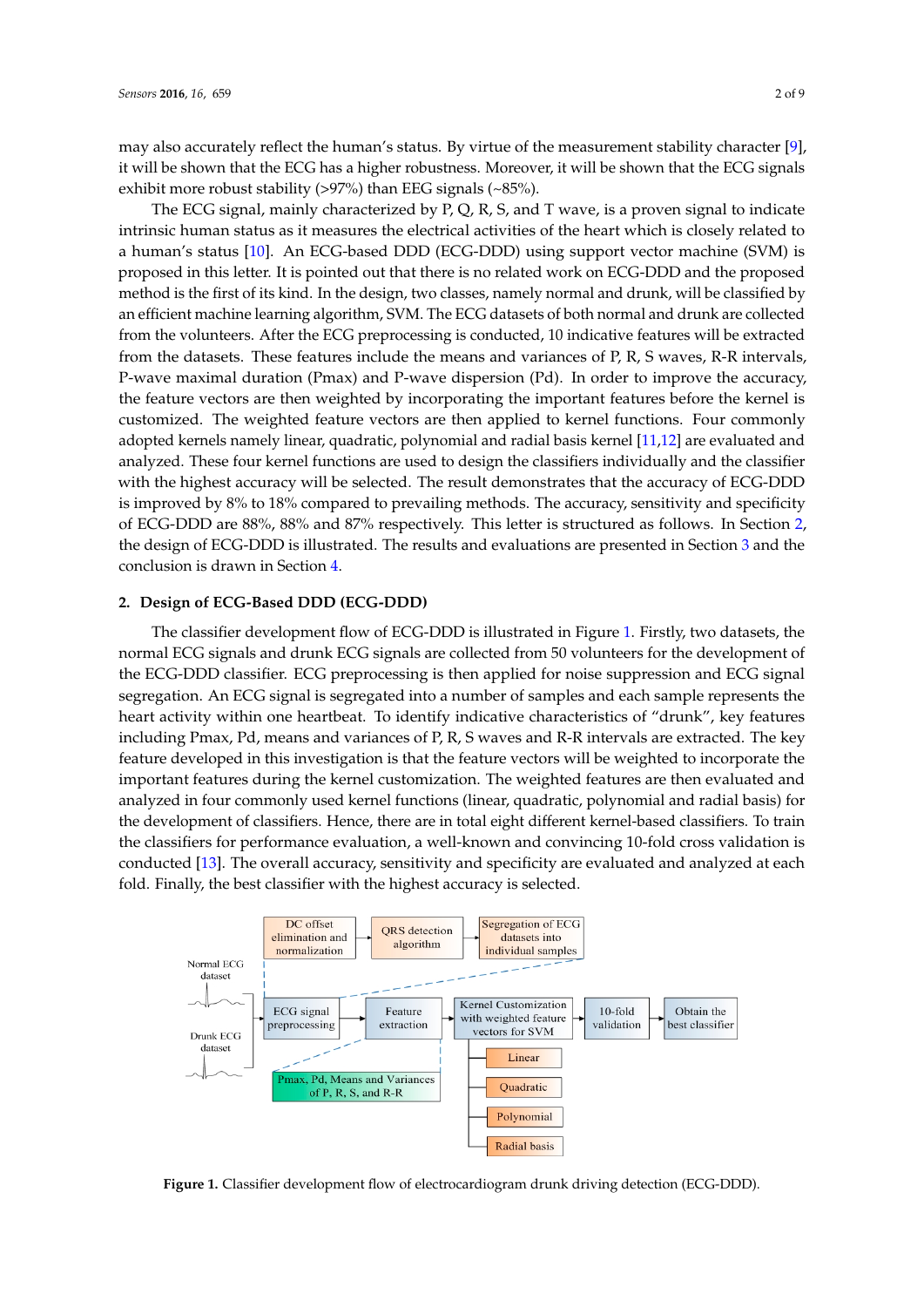# *2.1. ECG Datasets and Samples 2.1. ECG Datasets and Samples*

To develop a DDD classifier, two classes, Class 0 and Class 1, are defined. Class 0 represents To develop a DDD classifier, two classes, Class 0 and Class 1, are defined. Class 0 represents the normal cases and Class 1 is the drunk cases. The flow of ECG data collection is illustrated in the normal cases and Class 1 is the drunk cases. The flow of ECG data collection is illustrated in Figure [2.](#page-2-0) The datasets of Class 0 and Class 1 are obtained from 50 volunteers. To render the collected data realistic, the volunteers were sitting on the seat and held the steering wheel with two hands. Since the design of the ECG electrode is not the main focus in this paper, the minimum motion artifact is preferred during the data collection. The volunteers were asked to stay stationary and the standard  $\frac{a}{b}$  wet ECG electrodes are placed on the chest. This placement can reduce the motion artifacts as the electrodes attached on the chest are less likely to be affected.

<span id="page-2-0"></span>

**Figure 2.** Flow of ECG data collection. **Figure 2.** Flow of ECG data collection.

For each volunteer, the normal ECG signal was recorded for 2 min. The relationship between For each volunteer, the normal ECG signal was recorded for 2 min. The relationship between the amount of alcohol intake and blood alcohol concentration (BAC) is related to several parameters. the amount of alcohol intake and blood alcohol concentration (BAC) is related to several parameters. The Widmark formula is widely adopted to estimate BAC [\[14\]](#page-8-6). As such, the required amounts of alcohol intakes of all volunteers were estimated by the Widmark formula in order to reach BAC > 0.02% >0.02% (0.02% BAC is the maximum legal levels of driving in China and [S](#page-7-3)weden [4]), the volunteer (0.02% BAC is the maximum legal levels of driving in China and Sweden [4]), the volunteer drank the estimated amount of alcohol and took a rest for 1 h. The 1-h rest facilitated the alcohol to be absorbed into human's [bloo](#page-8-7)dstream [15]. After "BAC >  $0.02\%$ " is reached and confirmed by a breath alcohol analyzer, the drunk ECG signal was recorded for 2 min. This data collection was repeated 3 times. To suppress the effect of remaining alcohol in the bloodstream, the data collection was conducted on 3 different days. Each drunk test is separated by >48 h.

The ECG samples with one heart beat duration are further segmented from two ECG datasets. The average heartbeat rate of Class 0 samples is about 71. To avoid the measurement instability at The average heartbeat rate of Class 0 samples is about 71. To avoid the measurement instability at the the beginning, the first 30 s of the recorded ECG signals are ignored. Then, the number of Class 0 beginning, the first 30 s of the recorded ECG signals are ignored. Then, the number of Class 0 samples is  $71 \times 50 \times 3 \times 1.5 = 15,975$ . To eliminate the corrupted samples (due to movement or friction of electrodes), the total number of Class 0 samples is 15,000. The Class 1 samples are more than Class 0 samples because of the faster average heartbeat rate in Class 1. It is concluded that if the sample sizes of the classes are unequal, the SVM clas[sifie](#page-8-8)r will be biased [16]. Hence, equal datasets of all classes are preferred. As such, a total of 15,000 samples of Class 1 was randomly selected in order to train the classifier fairly. The rest of the samples of Class 1 (apart from those 15,000 random selected samples) were not used in the following training and validation processes. There were 30,000 samples of these two classes which were sufficient for the training of SVM.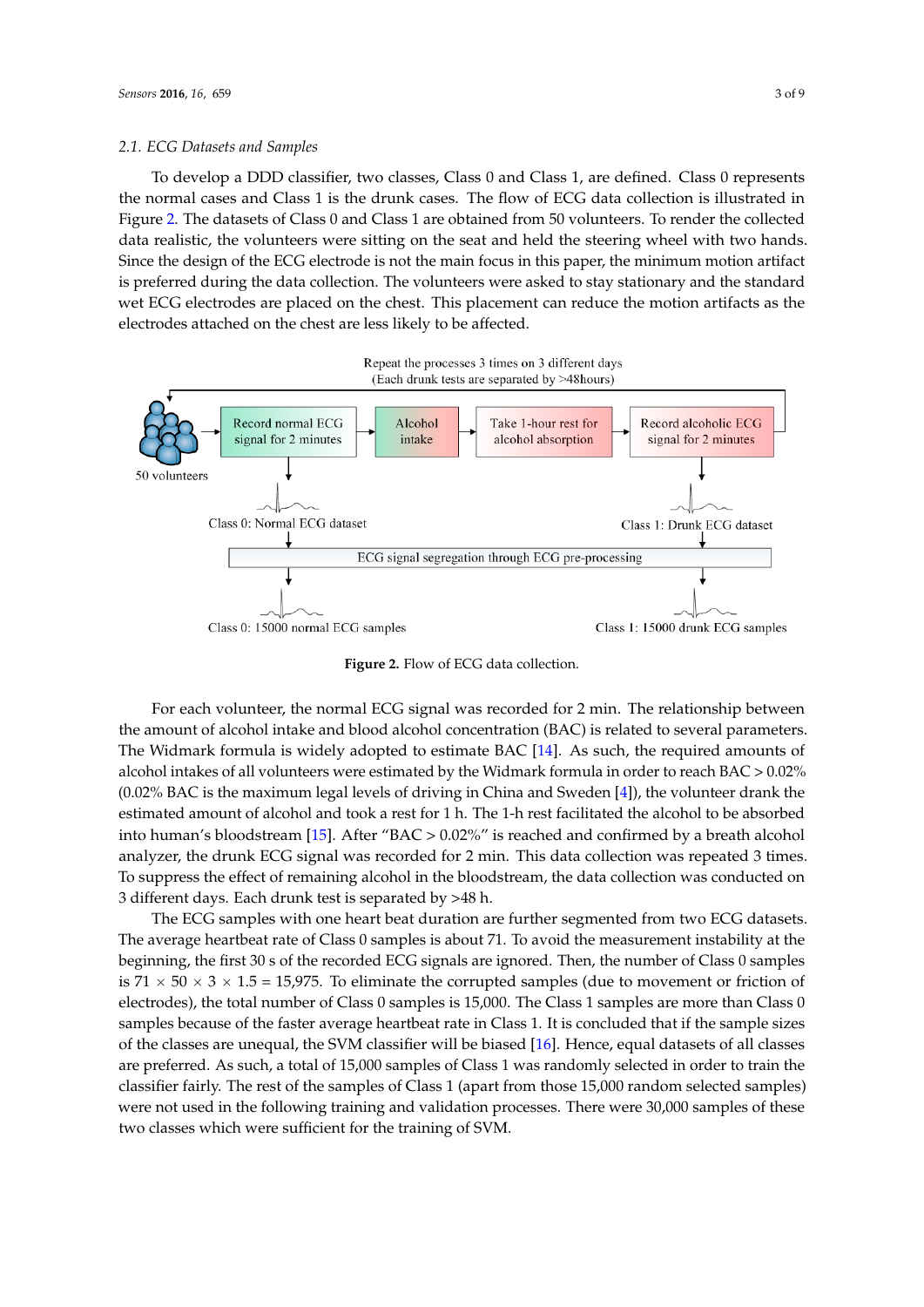#### *2.2. Preprocessing of ECG Signal*

Preprocessing of ECG signal is required to suppress noises and segregate the ECG datasets into individual samples. The first step is to perform DC offset elimination and normalization on raw ECG signals in order to avoid voltage imbalance and thus render a useful and convenient representation. Practically, the R wave, normally the highest in amplitude, is selected to detect two sequence ECG samples as the P wave and the T wave are highly sensitive to noise. Meanwhile, the QRS detection algorithm is commonly and widely adopted and was utilized in the pre-processing [\[17\]](#page-8-9). The flow of the pre-processing is illustrated as follows:

- 1. Bandpass filter: During ECG signal segregation, the high energy components are utilized to distinguish two successive ECG samples because they are more likely to be identified. The energy of QRS components are relatively high and their energy spectra are concentrated within 5 Hz to 15 Hz [\[17\]](#page-8-9). The role of the bandpass filter is to filter out other unnecessary frequencies outside the range of QRS components.
- 2. Differentiation: The turning points of Q, R, and S waves can be estimated by the changes of their slopes. The peak positions and values of  $Q$ ,  $R$ , and  $S$  can consequently be obtained from the estimated turning points. Hence, the slopes of Q, R, and S waves are determined at this stage. The peak-to-peak values of QRS can be computed by the five-point derivative filter.
- 3. Squaring and moving window integration: Signal squaring is a process that turns all data points positive and amplifies them for further processing. Practically, QRS cannot be determined by utilizing the slope of R alone because this slope can be different in many abnormal cases. Hence, moving window integration will be implemented to sort out more parameters such as QS interval. Extracted parameters will be used to determine QRS together with the slope of R.

It is found that the ECG samples can be segregated with 99% accuracy using QRS detection algorithm. By applying the relevant thresholds and peaks, the durations of P, Q, R, S, T can be determined [\[18\]](#page-8-10).

#### *2.3. Feature Extraction for SVM*

Feature extraction is the most key component in the design of the classifier. Features are commonly found in most situations and various characteristics are demonstrated under various situations [\[19\]](#page-8-11). In [\[15\]](#page-8-7), it was concluded that about 8% variation in the ECG characteristics could be considered as a significant change. By comparing the normal ECG signals and drunk ECG signals, the prominent variations (ě8%) of ECG characteristics between normal cases and drunk cases were obtained.

<span id="page-3-0"></span>The prominent variations (variation in peak values, intervals, and durations of the waves) in the ECG characteristics between normal ECG signals and drunk ECG signals are analyzed from the collected datasets and summarized in Table [1.](#page-3-0)

| <b>Table 1.</b> The variations of ECG characteristics between normal cases and drunk cases. |
|---------------------------------------------------------------------------------------------|
|---------------------------------------------------------------------------------------------|

| Characteristics                | Variations (Averaged) |
|--------------------------------|-----------------------|
| P wave peak value              | $-11.21%$             |
| R wave peak value              | $+19.54\%$            |
| S wave peak value              | $+8.14%$              |
| R-R interval                   | $-8.43%$              |
| P-wave maximum duration (Pmax) | $+9.07\%$             |
| P-wave dispersion (Pd)         | $+23.77%$             |

It is noted that Pmax refers to the maximum duration of P wave and Pd refers to the difference between the maximum and minimum values of P wave duration [\[15\]](#page-8-7). The ECG characteristics with prominent variations in Table [1,](#page-3-0) as illustrated in Figure [3,](#page-4-0) fulfill the definition of feature [\[19\]](#page-8-11) that they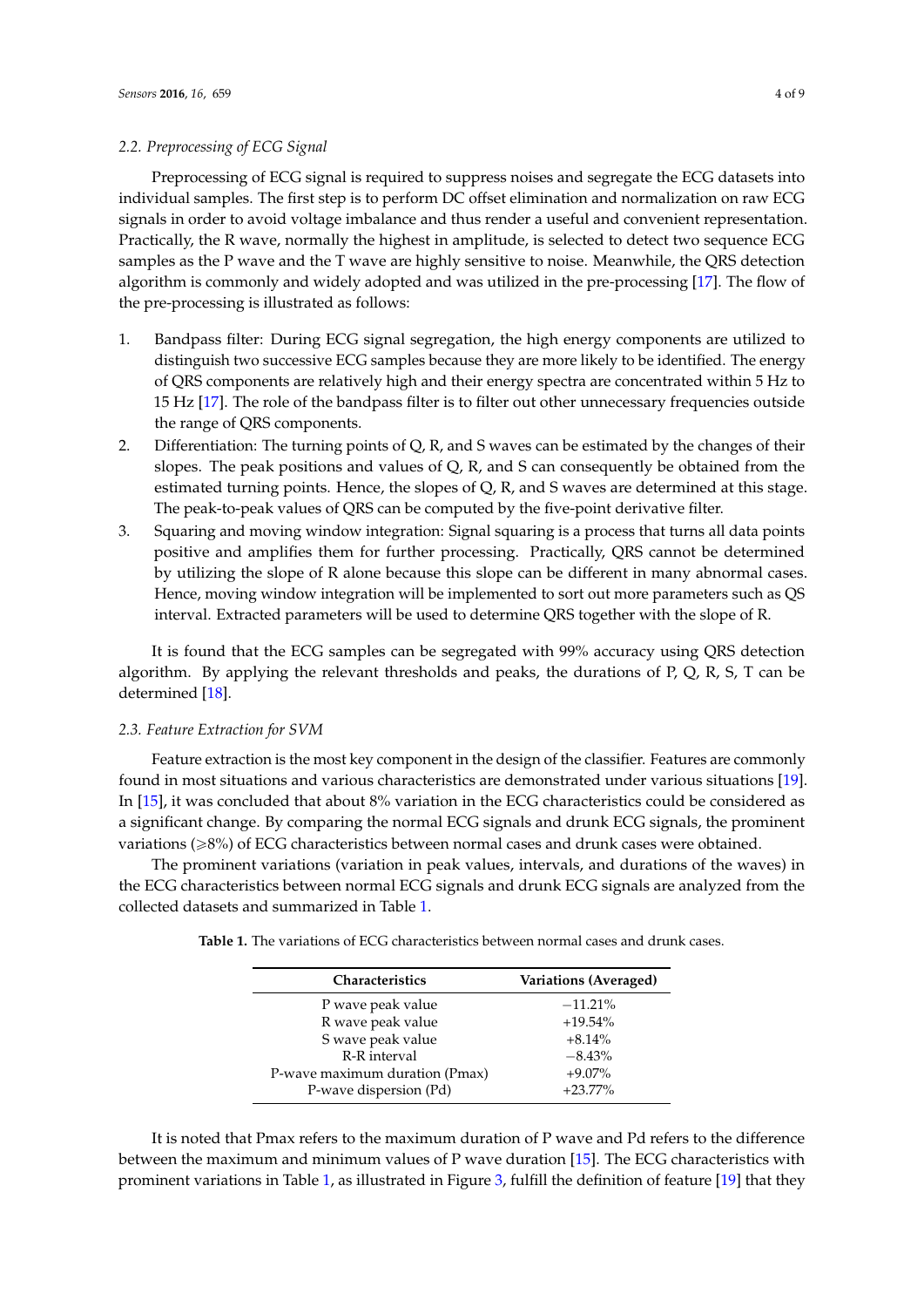<span id="page-4-0"></span>are commonly found in normal and drunk cases and demonstrate the differences between two cases. Therefore, to efficiently construct the feature vector, the following features are considered: the means and variances of P, R, S waves and R-R intervals together with Pmax and Pd. Thus, there are a total of 10 features in the feature vector. *Sensors* **2016**, *16*, 659 5 of 9



**Figure 3.** ECG characteristics. **Figure 3.** ECG characteristics.

## *2.4. Kernel for SVM 2.4. Kernel for SVM*

 $K(x_i, x_j)$  represents the kernel function for mapping the data to a feature space having higher dimension. There are four typical kernel functions [11,12]: dimension. There are four typical kernel functions [\[11](#page-8-3)[,12\]](#page-8-4):

Linear kernel 
$$
K(x_i, x_j) = x_i \cdot x_j
$$
 (1)

Quadratic kernel 
$$
K(x_i, x_j) = (x_i \cdot x_j + 1)^2
$$
 (2)

Third order polynomial kernel 
$$
K(x_i, x_j) = (x_i \cdot x_j + 1)^3
$$
 (3)

Radial basis kernel 
$$
K(x_i, x_j) = \exp(-\gamma ||x_i \cdot x_j||^2)
$$
 with  $\gamma = 1/2\sigma^2$  (4)

where *x* refers to the feature vector. where *x* refers to the feature vector.

The first kernel function is linear and the other three kernel functions are non-linear. The linear The first kernel function is linear and the other three kernel functions are non-linear. The linear kernel is the simplest method because the hyperplane of separating two classes is a straight line. kernel is the simplest method because the hyperplane of separating two classes is a straight line. However, if the extracted features are non-linear, the accuracy of the linear kernel will be seriously However, if the extracted features are non-linear, the accuracy of the linear kernel will be seriously degraded. The other three types are non-linear kernel functions. The polynomial kernel achieves degraded. The other three types are non-linear kernel functions. The polynomial kernel achieves good generalization but its learning capacity is relatively low [\[12\]](#page-8-4). Low learning capacity is usually due to the fact that the training data exceeds the dimensionality of feature space and subsequently results in a poor separating hyperplane [\[20\]](#page-8-12). The quadratic kernel and third order polynomial kernel both belong to the polynomial kernel but they are different in the degrees of fitting (Quadratic is 2 and third order polynomial is 3). The generalization of the polynomial kernel will degrade if the degree is high. This is also known as the over-fitting problem. Hence, the degree within 3 is recommended [\[12\]](#page-8-4). On the other mate the other has the other hands presences the other happens of the material control paper of the called hand, the Radial basis kernel has high learning capacity but it is relatively low in generalization [\[12\]](#page-8-4). but it is relatively low in generalization [12]. The cross validation will be performed to select the The cross validation will be performed to select the best kernel for DDD.

However, the kernel functions cannot identify the significance of the features by themselves [\[21\]](#page-8-13). This is one of the limitations of the accuracy of the classifier. Hence, weighting is incorporated to the feature vectors in order to inherit the important features. In [\[21\]](#page-8-13), the weighting concept was to the feature vectors in order to inherit the important features. In [21], the weighting concept was utilized to sort out the necessary features. The features were selected if its weighting was higher utilized to sort out the necessary features. The features were selected if its weighting was higher than a certain threshold. The method is suitable to the classifier with a large amount of extracted than a certain threshold. The method is suitable to the classifier with a large amount of extracted features. The dataset in [\[21\]](#page-8-13) contains about 346 to 699 instances and the instances were sorted out to features. The dataset in [21] contains about 346 to 699 instances and the instances were sorted out to 7 to 10 features. Therefore, the weighting concept in [\[21\]](#page-8-13) concerned the selection of features. In this  $\frac{1}{2}$  to 10 features. Therefore, the weighting concept in  $\frac{1}{2}$  concept in  $\frac{1}{2}$  concerned to  $\frac{1}{2}$  concerned to  $\frac{1}{2}$  concerned to  $\frac{1}{2}$  concerned to  $\frac{1}{2}$  concerned to  $\frac{1}{2}$  concerned to investigation, the features are defined by analyzing the variations of the ECG signal between investigation, the features are defined by analyzing the variations of the ECG signal between normal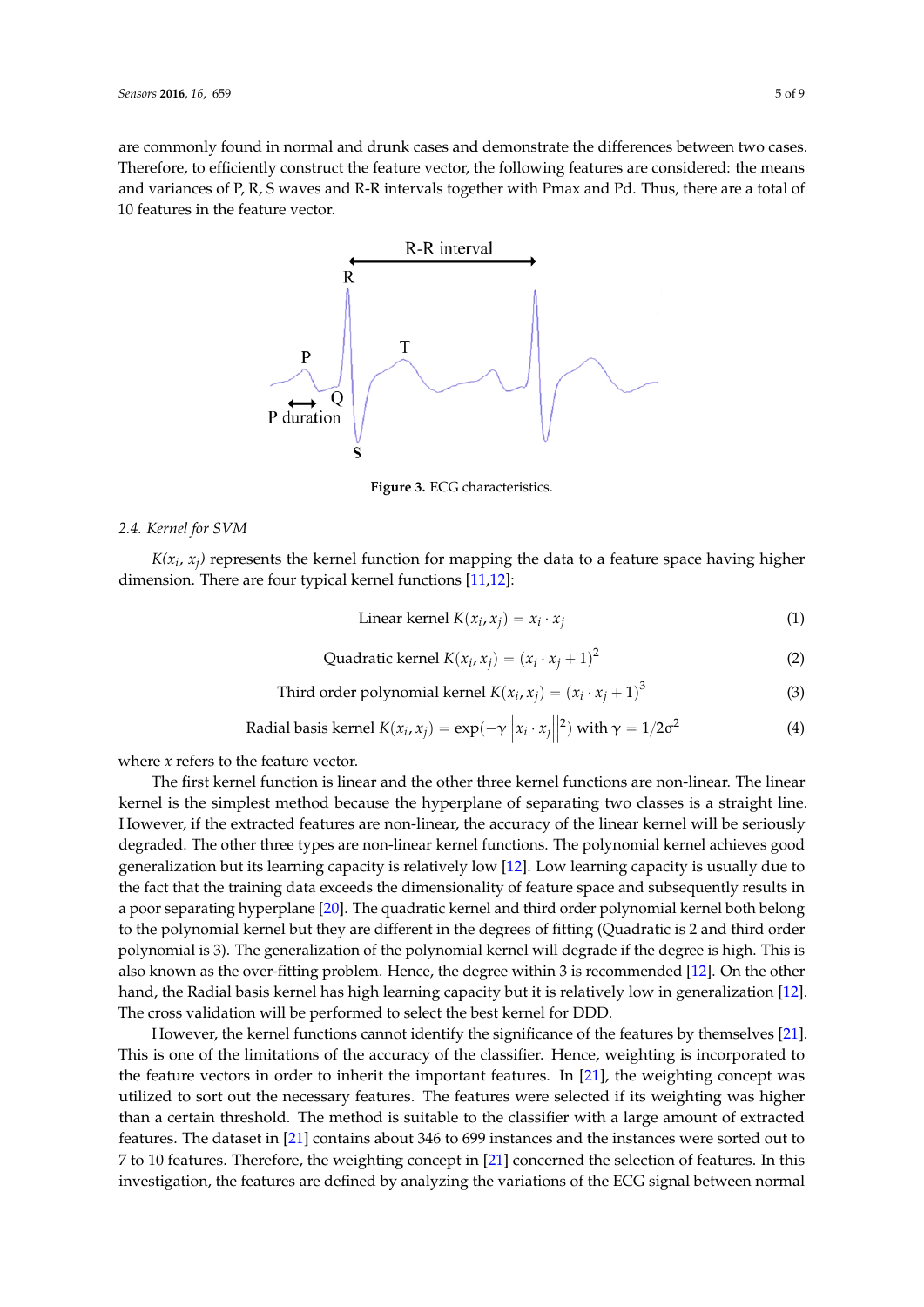cases and drunk cases. Instead of sorting out the features, the weighting concept in this work is to assign the heavier weightings. The extracted feature will first undergo correlation. The features' relationships between the normal cases and drunk cases are obtained and reflected in the resultant correlation coefficients. The larger absolute value in the normalized correlation coefficient indicates the higher correlated relationship. This means that the association of the classifier's input and output will be more likely to be affected by the highly correlated features. The magnitude of the correlation coefficient will determine the level of importance of the feature. Hence, to improve the accuracy of the classifier, the heavier weightings are then assigned to the highly correlated features and *vice versa*. The weighted kernels  $K_c\left(x_i,x_j\right)$  will be formulated as:

$$
K_c(x_i, x_j) = \sum_p c_p K_p(x_i^p, x_j^p)
$$
\n(5)

where *c<sup>p</sup>* is the weighting of the corresponding feature *p*.

The hyperplanes are to separate the classes so that no data points will exist between them. The distance between the data points is also defined as margin, is preferred to be as far as possible. Hence, the margin between two Classes (Class 0 and Class 1) should be maximized. To deal with the maximizing margin problem, the weighting *c<sup>p</sup>* of kernel *K<sup>c</sup>* is customized and the optimization function is formulated as:

$$
\widetilde{D}(\alpha, c) = \underset{\alpha}{\operatorname{argmax}} \{ \sum_{i=1}^{N} \alpha_i - \frac{1}{2} \sum_{i=1}^{N} \sum_{j=1}^{N} \alpha_i \alpha_j b_i b_j K_c(x_i, x_j) \}
$$
\ns. t. 
$$
\begin{cases}\n\alpha_i \ge 0 \\
\sum_{i=1}^{N} \alpha_i b_i = 0 \\
\sum_{i=1}^{N} c_i b_i = 1, ..., N \\
\sum_{p} c_p = 1\n\end{cases}
$$
\n(6)

where  $\alpha$  is known as Lagrange multiplier, *N* is the total number of training data points, *b* is {1,-1} and it is also known as the class label of the input data.

#### <span id="page-5-0"></span>**3. Testing Results and Discussion**

A 10-fold cross validation is a convincing choice for training and testing the classifier [\[13\]](#page-8-5). First, all ECG samples are divided into 10 groups randomly. At each fold, among 10 groups, 9 groups (90%) are used to train the classifier and the remaining 1 group (10%) is used to validate the classifier. After one fold validation is completed, at the next fold, the previous validation group becomes the training group and one of the previous training groups act as validation group. In particular, once the group is utilized to validate, this group will not act as the validation group in the rest of the folds. The group shifting repeats 9 times and hence all groups (10 out of 10) can be validated. The whole process is considered as 10 fold validation. In each fold, the accuracy, sensitivity and specificity are recorded.

The performance of the classifier is determined by the following parameters: accuracy (*Acc*), sensitivity (*Se*) and specificity (*Sp*). *ACC* measures the ratio of cases being classified correctly to the total cases. *Se* measures the ratio of drunk drivers that the test is positive to the total drunk cases. *Sp* is the ratio of normal drivers being classified correctly to the total normal cases. The parameters can be computed as [\[22](#page-8-14)[,23\]](#page-8-15):

$$
Acc = (Tp + Tn)/(Tn + Tp + Fn + Fp)
$$
\n(7)

$$
Se = Tp/(Tp + Fn) \tag{8}
$$

$$
Sp = Tn/(Tn + Fp) \tag{9}
$$

*Tp* and *Tn* represents the number of true positives and true negatives respectively. In this case, *Tp* is the drunk driver being classified correctly and *Tn* is the normal driver being classified correctly.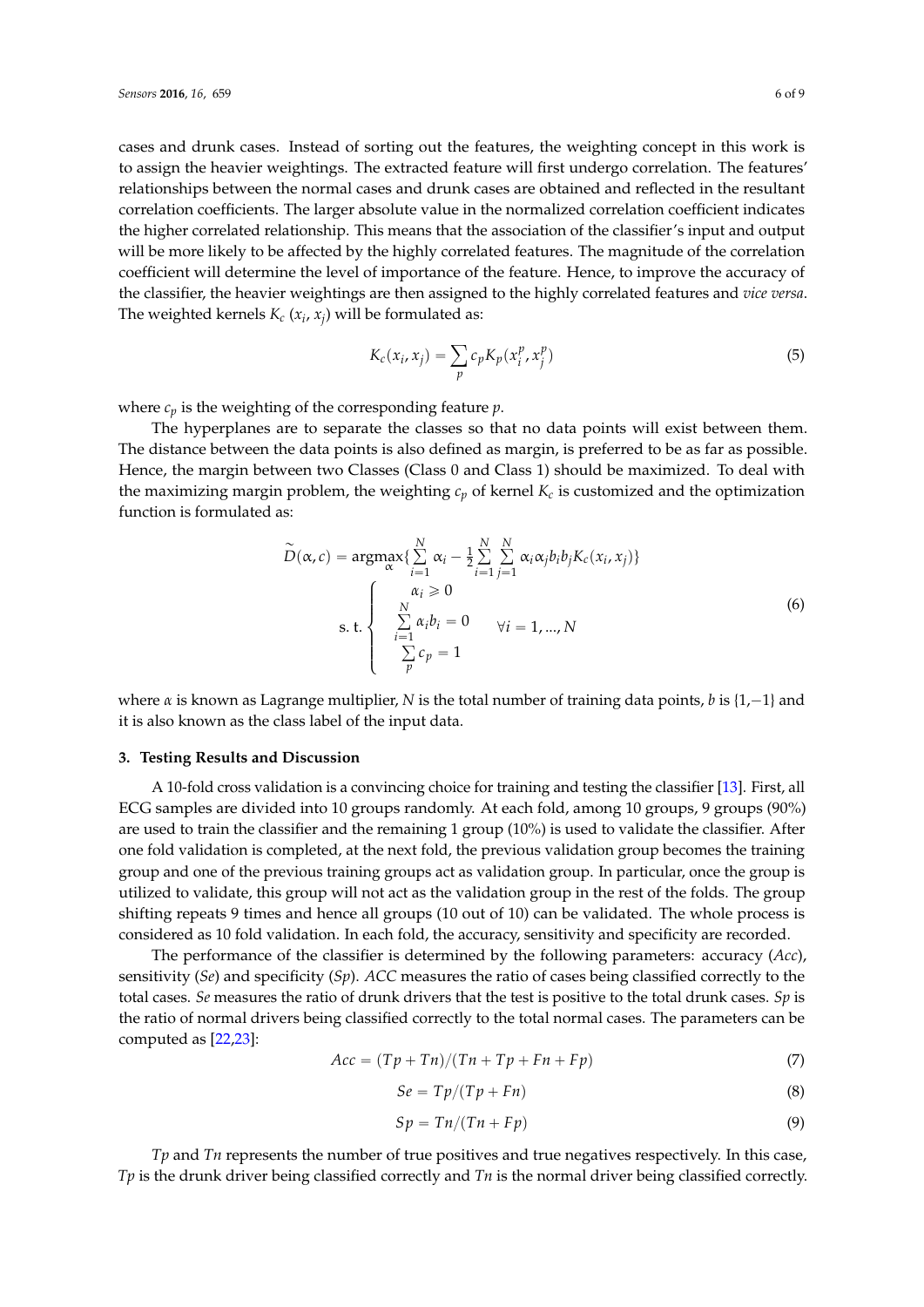*Fp* and *Fn* denotes the number of false positives and false negatives, respectively. The normal driver being classified to drunk driver is considered as *Fp* and the drunk driver being classified to normal driver is regarded as *Fn*.

The experimental data are processed by using the kernels in Table [2:](#page-6-0) Linear, Weighted Linear, Quadratic, Weighted Quadratic, Third order polynomial, Weighted Third order polynomial, Radial basis, and Weighted Radial basis. The *Acc*, *Se* and *Sp* are recorded at each fold during validation. The averaged values of *Acc*, *Se* and *Sp* of various kernels K1 to K4 are listed and compared as shown in Table [2.](#page-6-0)

<span id="page-6-0"></span>

|                  | <b>Kernel Types</b>             | Acc    | Se     | Sp        |
|------------------|---------------------------------|--------|--------|-----------|
| K1a              | Linear                          | 62.83% | 60.34% | $65.32\%$ |
| K <sub>1</sub> b | Weighted Linear                 | 69.04% | 67.86% | 70.22%    |
| K <sub>2</sub> a | Ouadratic                       | 66.17% | 67.07% | $65.26\%$ |
| K2b              | Weighted Quadratic              | 75.61% | 73.27% | 77.95%    |
| K3a              | Third order polynomial          | 76.39% | 77.17% | 75.60%    |
| K3b              | Weighted Third order polynomial | 87.52% | 88.32% | 86.71%    |
| K4a              | Radial basis                    | 69.43% | 68.75% | 70.12%    |
| K4b              | Weighted Radial basis           | 81.76% | 81.01% | 82.49%    |

**Table 2.** Comparison of typical kernel based classifier.

The results show that K3a, the third order polynomial kernel based classifier achieves the highest *Acc* of 76% among the four (4) prime kernel functions. The linear kernel function yields the worst performance and it is caused by the non-linear drunk detection. Besides, the weighting concept improves the accuracy by 6% to 12%, showing that the weighted features render a higher accuracy. Among all weighted kernels, K3b, the weighted third order polynomial kernel based classifier gives the best performance, namely *ACC* of 87.52%, *Se* of 88.32%, and *Sp* of 86.71%. This kernel function is then adopted to design the classifier.

<span id="page-6-1"></span>The ECG-DDD is compared to other literatures and listed in Table [3.](#page-6-1)

#### **Table 3.** Comparison of DDD.

|                            | <b>Algorithms</b>                                                   | Acc    | Se     | 5p     |
|----------------------------|---------------------------------------------------------------------|--------|--------|--------|
| [6]                        | Drivers' behavior-based: SVM                                        | 70%    | 75%    | 66%    |
| [7]                        | Drivers' behavior-based: Changes in acceleration                    | $80\%$ | NΑ     | ΝA     |
| Proposed work<br>(ECG-DDD) | Biosignal based: SVM with weighted third order<br>polynomial kernel | 87.52% | 88.32% | 86.71% |

It is noted that the accuracies of DDD in [\[5,](#page-7-4)[8\]](#page-8-0) have not been specified and hence comparisons cannot be made. In this analysis, the results show that the ECG-DDD achieves 8% to 18% improvements on the detection accuracy. Besides, for drivers' behavior-based DDD, it measures the driver's behavior. The drawback is that no decision can be made before the driver's behavior has greatly deviated from a normal situation. This leads to the serious delay of detection. The biosignal-based DDD measures the intrinsic human's status and thus real-time detection and response can be provided. Moreover, modern wearables show that ECG sensors are ready to be installed. These facilitate the practical implementation of ECG-DDD.

Practically, it is preferred that the ECG measurement can be performed in the most convenient way. It implies that the drivers do not wear any extra equipment and perform the ECG measurements. The most straightforward solutions are to embed the ECG sensors on steering wheel and/or seat and measure ECG signals from drivers' hands and/or chests. To realize it, the ECG electrodes are installed on the steering wheel and the seat. The ECG measurement relies on the potential difference between the electrodes. The placement of the ECG electrodes determines the viewing angle of the heart activity and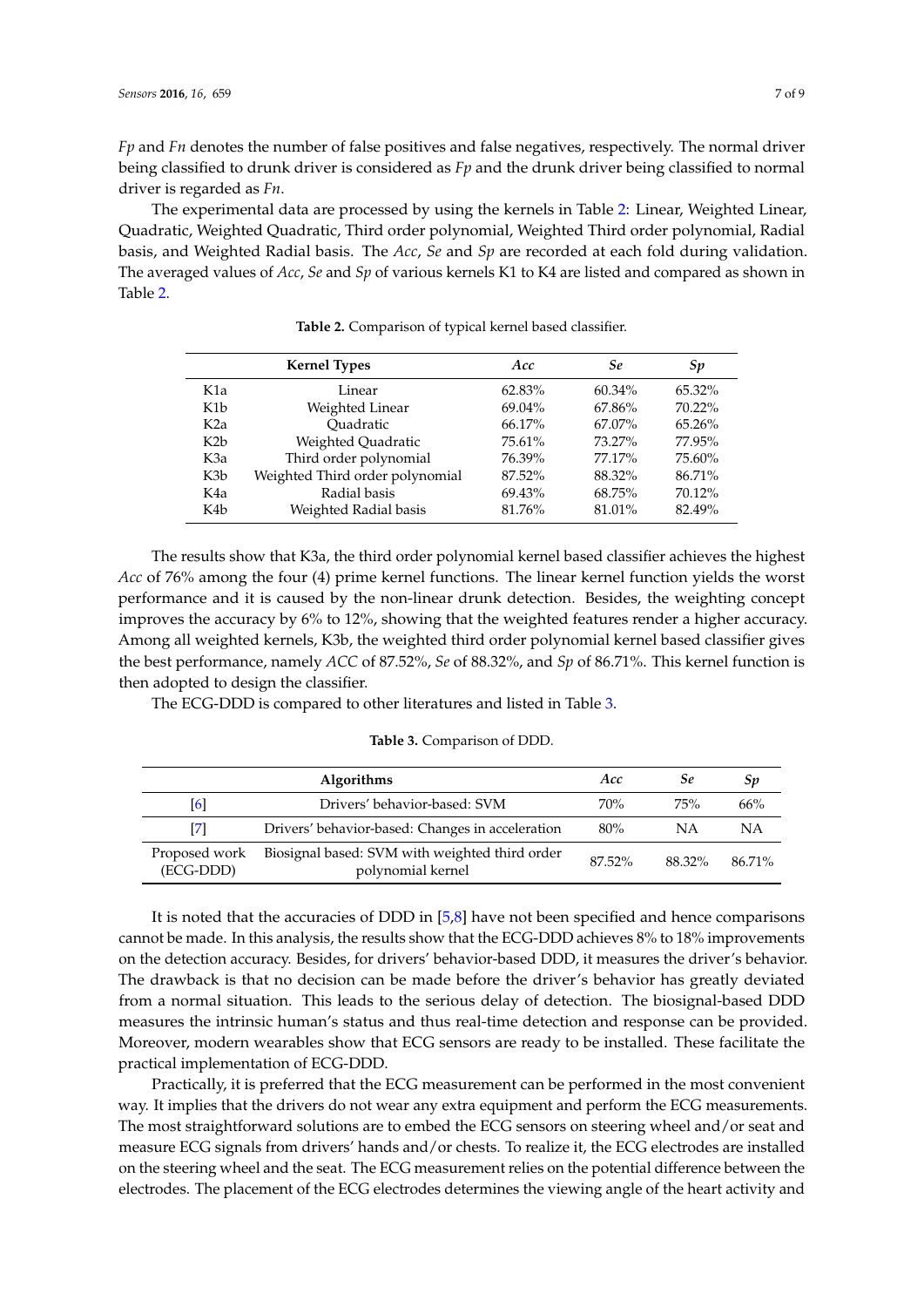hence the ECG waveforms can be different under different placements of electrodes. The placements of ECG electrodes should be consistent during data collection and practical implementation. At this point, it is known that there are two related projects carrying by two well-known automotive companies, namely Toyota and Ford [\[24](#page-8-16)[,25\]](#page-8-17). The Toyota project embeds the ECG electrodes on the steering wheel which is a kind of direct contact measurement. This requires the driver to hold the steering wheel for a long time and usually deals with motion artifacts. On the other hand, the Ford project installs the ECG electrodes on the driver's seat and it is contactless ECG measurement. As such, it is required to deal with the motion artifacts and cloth thickness and the driver is possibly required to make as close contact with the seat as is possible.

#### <span id="page-7-7"></span>**4. Conclusions**

Drunk driving detection (DDD) is an important and efficient way to reduce the tragedies due to drunk drivers. Electrocardiogram (ECG) is a reliable signal to indicate the status of humans. It appears that there is no known research or literature found on DDD using ECG. Hence, an ECG-based DDD (ECG-DDD) has been proposed using support vector machine (SVM). In the feature extraction, 10 prominent features are extracted from ECG signal based on the studies of the collected ECG data. The important features are further weighted. Four commonly adopted kernel functions are considered with the 10 extracted weighted features. It is evaluated and analyzed that the third order polynomial kernel achieves the highest accuracy. The results show that the weighted features concept improves the accuracy by 11% compared to the prime kernel. Also, the proposed work has improved the accuracy by 8% to 18% compared to prevailing methods. The accuracy, sensitivity and specificity of the proposed DDD are 87.52%, 88.32% and 86.71% respectively. Hence, the proposed work has shown that ECG-DDD is a robust and precise algorithm for DDD.

**Acknowledgments:** This work was financially supported by the Department of Electronic Engineering, City University of Hong Kong through project 9678057. The data collection process was approved by Ethical Review of City University of Hong Kong which ensures the right and safety of the participants. The support from the Wireless Sustainability Center of the Department of Electronic Engineering, City University of Hong Kong is gratefully acknowledged.

**Author Contributions:** Chung Kit Wu contributed to the formulation of problem, mathematical development, experimental development and the drafting of the manuscript. Kim Fung Tsang was involved in the development of the part of the mathematical development, experimental setting and drafting the manuscript. Hao Ran Chi, and Faan Hei Hung carried out the experiments, data analyzing and participated in drafting the manuscript.

**Conflicts of Interest:** The authors declare no conflict of interest.

#### **References**

- <span id="page-7-0"></span>1. *World Report on Road Traffic Injury Prevention*; World Health Organization: Geneva, Switzerland, 2004.
- <span id="page-7-1"></span>2. Dalal, K.; Lin, Z.; Gifford, M.; Svanström, L. Economics of global burden of road traffic injuries and their relationship with health system variables. *Int. J. Prev. Med.* **2013**, *4*, 1442–1450. [\[PubMed\]](http://www.ncbi.nlm.nih.gov/pubmed/24498501)
- <span id="page-7-2"></span>3. *Drinking and Driving: A Road Safety Manual for Decision-Makers and Practitioners*; Global Road Safety Partnership: Geneva, Switzerland, 2007.
- <span id="page-7-3"></span>4. *Global Status Report on Road Safety 2013: Supporting A Decade of Action, World Health Organization*; World Health Organization: Geneva, Switzerland, 2013.
- <span id="page-7-4"></span>5. Sakairi, M. Water-Cluster-Detecting Breath Sensor and Applications in Cars for Detecting Drunk or Drowsy Driving. *IEEE Sens. J.* **2012**, *12*, 1078–1083. [\[CrossRef\]](http://dx.doi.org/10.1109/JSEN.2011.2163816)
- <span id="page-7-5"></span>6. Li, Z.; Jin, X.; Zhao, X. Drunk driving detection based on classification of multivariate time series. *J. Saf. Res.* **2015**, *54*, 61–67. [\[CrossRef\]](http://dx.doi.org/10.1016/j.jsr.2015.06.007) [\[PubMed\]](http://www.ncbi.nlm.nih.gov/pubmed/26403903)
- <span id="page-7-6"></span>7. Dai, J.; Teng, J.; Bai, X.; Shen, Z.; Xuan, D. Mobile phone based drunk driving detection. In Proceedings of the 2010 IEEE 4th International Conference on-NO PERMISSIONS in Pervasive Computing Technologies for Healthcare (PervasiveHealth), Munich, Germany, 22–25 March 2010; pp. 1–8.